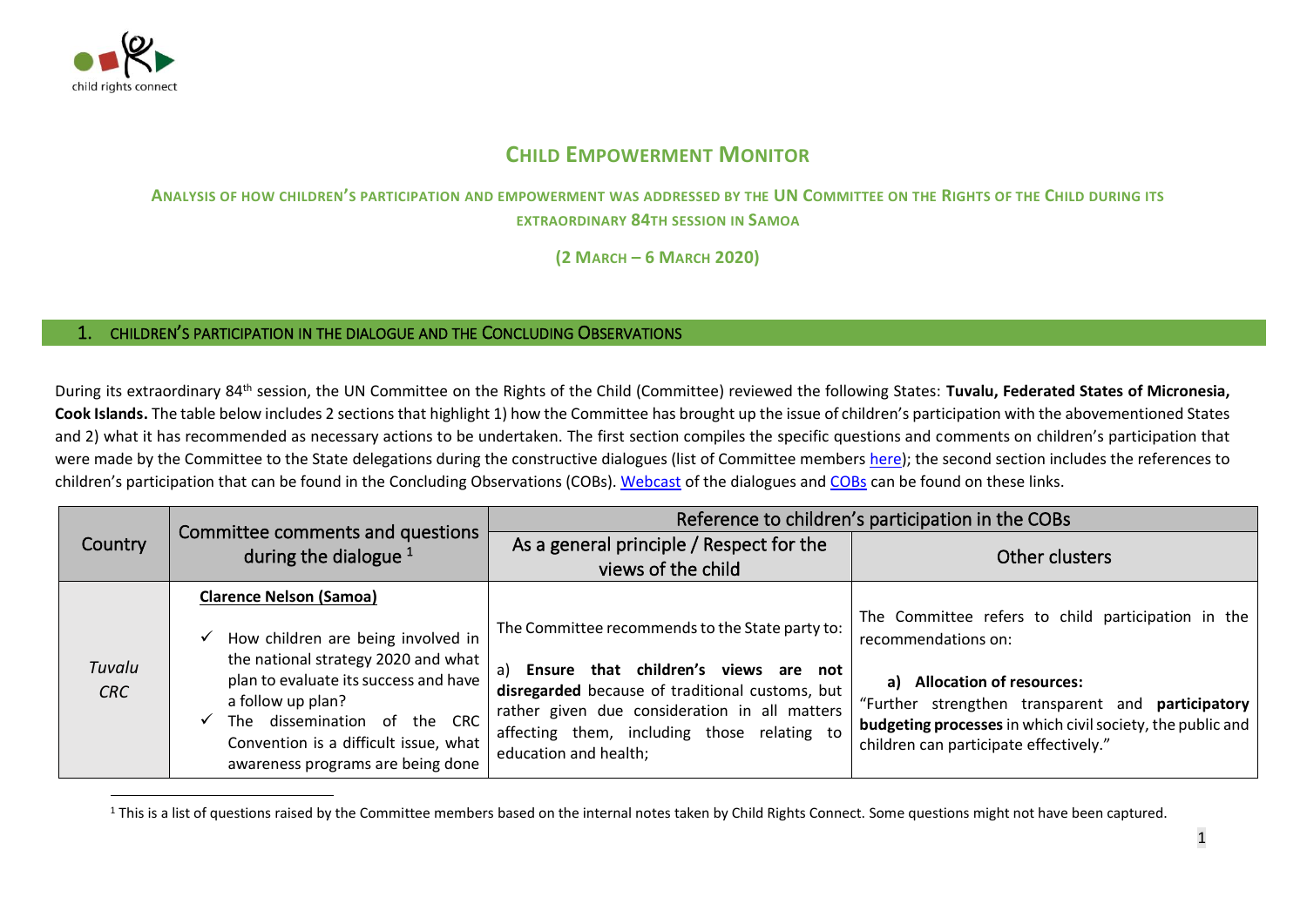

| to raise awareness about the CRC                    | Ensure respect for the views of the<br>(b)            | b) Corporal punishment:                                       |
|-----------------------------------------------------|-------------------------------------------------------|---------------------------------------------------------------|
| among children?                                     | child within the family, community and schools, as    | "Promote positive, non-violent and participatory forms        |
| Domestic violence has a dramatic                    | well as in the courts and all relevant administrative | of child-rearing and discipline,<br>including<br>by           |
| impact on children, when the police                 | and other processes concerning them through,          | strengthening awareness-raising programmes<br>and             |
| intervenes within the family, how is                | among others, adopting appropriate legislation,       | campaigns targeting children, parents, teachers and           |
| the view of the child taken into                    | training professionals working with and for           | traditional, religious and community leaders."                |
| consideration<br>regarding<br>the                   | children, and raising the awareness of the public,    |                                                               |
| custody?                                            | especially traditional, religious and community       | c) Children with disabilities:                                |
|                                                     | leaders and parents.                                  | " The Committee urges the State party, with the full and      |
| <b>Renate Winter (Austria)</b>                      |                                                       | effective participation of children with disabilities, to     |
|                                                     |                                                       | harmonize national legislative and policy frameworks,         |
| There is no respect of the views of<br>$\checkmark$ |                                                       | Undertake a study on the situation of children with           |
| the child. Children are not                         |                                                       | disabilities, Ensure access for children with disabilities to |
| participating in the decision making                |                                                       | inclusive education in mainstream schools,"                   |
| and are not able to give their point                |                                                       |                                                               |
| of views. How is the government                     |                                                       | d) Impact of climate change on the rights of the              |
| planning to improve this? Is the                    |                                                       | child:                                                        |
| government raising awareness on                     |                                                       | "Ensure that the special vulnerabilities and needs of         |
| this in the family, community,                      |                                                       | children, as well as their views, are taken into account      |
| village and school settings?                        |                                                       | in developing policies and programmes addressing the          |
|                                                     |                                                       | issues of climate change and disaster risk management."       |
|                                                     |                                                       | "Provide opportunities for children to effectively            |
|                                                     |                                                       | participate in discussions and decision-making related to     |
|                                                     |                                                       | climate action."                                              |
|                                                     |                                                       |                                                               |
|                                                     |                                                       | e) Adolescent health:                                         |
|                                                     |                                                       | "Decriminalize abortion and ensure access to safe             |
|                                                     |                                                       | abortion and post-abortion care services for adolescent       |
|                                                     |                                                       | girls, making sure that their views are always heard and      |
|                                                     |                                                       | given due consideration as part of the decision-making        |
|                                                     |                                                       | process."                                                     |
|                                                     |                                                       |                                                               |
|                                                     |                                                       |                                                               |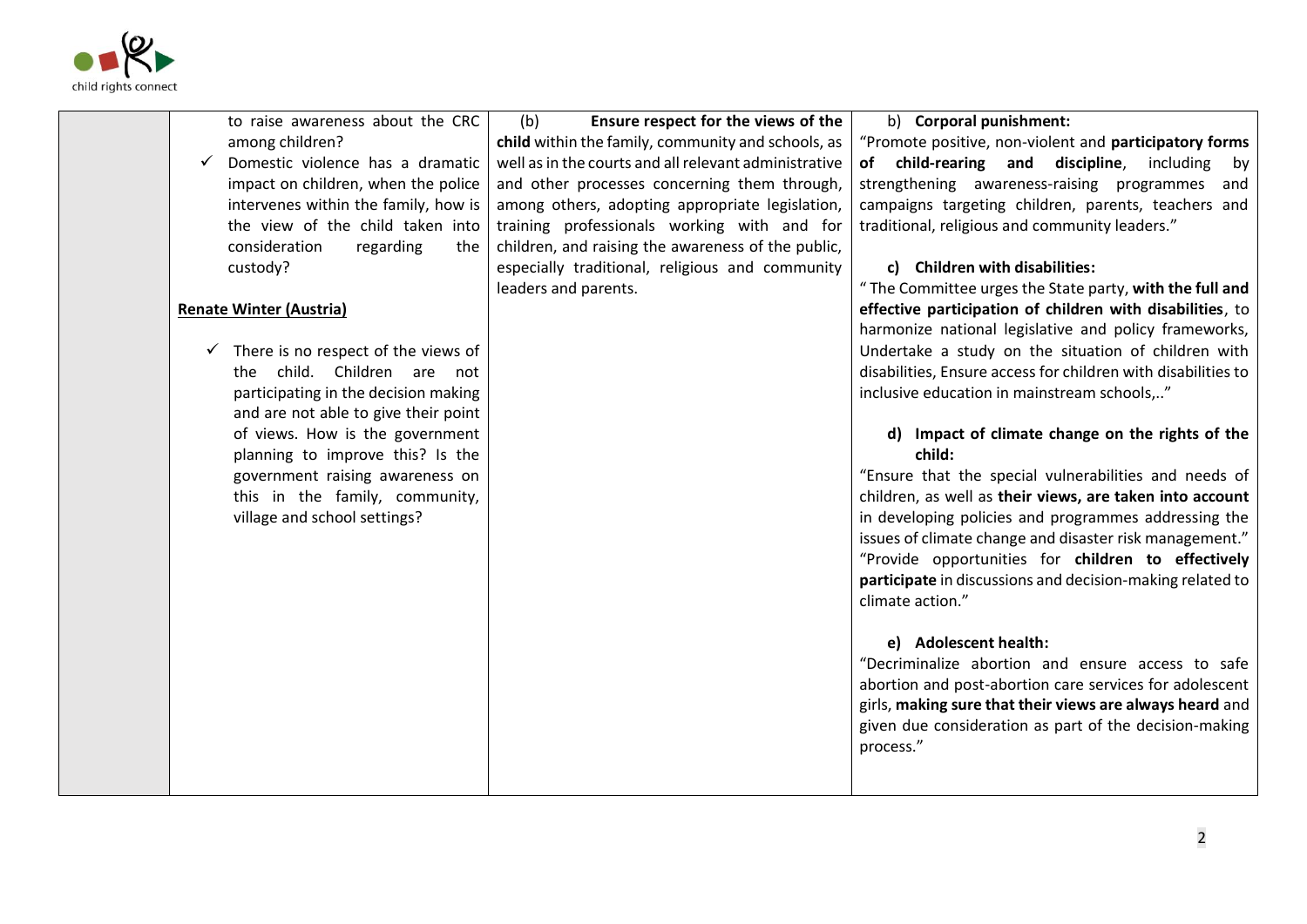

| recommendations on:                                                                                                                                                                                                                                                                                                                                                                                                                                                                                                                                                                                                                                                                                                                                                                                                                                                                                                                                                                                                                                                                                                                                                                                                                                                                                                                                                                                                                                                                                                                                                                                                                                                                                                                                                                                                                                                                                                                                                                                                                                                                                                                                                                                                                                                                                                                                                                                                                                                                                                                                                                                                           |  |
|-------------------------------------------------------------------------------------------------------------------------------------------------------------------------------------------------------------------------------------------------------------------------------------------------------------------------------------------------------------------------------------------------------------------------------------------------------------------------------------------------------------------------------------------------------------------------------------------------------------------------------------------------------------------------------------------------------------------------------------------------------------------------------------------------------------------------------------------------------------------------------------------------------------------------------------------------------------------------------------------------------------------------------------------------------------------------------------------------------------------------------------------------------------------------------------------------------------------------------------------------------------------------------------------------------------------------------------------------------------------------------------------------------------------------------------------------------------------------------------------------------------------------------------------------------------------------------------------------------------------------------------------------------------------------------------------------------------------------------------------------------------------------------------------------------------------------------------------------------------------------------------------------------------------------------------------------------------------------------------------------------------------------------------------------------------------------------------------------------------------------------------------------------------------------------------------------------------------------------------------------------------------------------------------------------------------------------------------------------------------------------------------------------------------------------------------------------------------------------------------------------------------------------------------------------------------------------------------------------------------------------|--|
|                                                                                                                                                                                                                                                                                                                                                                                                                                                                                                                                                                                                                                                                                                                                                                                                                                                                                                                                                                                                                                                                                                                                                                                                                                                                                                                                                                                                                                                                                                                                                                                                                                                                                                                                                                                                                                                                                                                                                                                                                                                                                                                                                                                                                                                                                                                                                                                                                                                                                                                                                                                                                               |  |
| a) Comprehensive policy and strategy:<br>"Ensure that policies concerning children, including the<br>National Youth Policy, are developed with the full<br>participation of children and civil society organizations."<br>The Committee refers to child participation in the<br><b>Philip Jaffe (Switzerland)</b><br>b) Abuse, neglect and sexual exploitation and<br>recommendations on:<br>abuse:<br>Are the opinions of children taken<br>"Strengthen community-based awareness-raising and<br>into consideration? What about<br>(a) Ensure that children are heard and that their<br>education programmes, with the participation of<br>their right to be heard in the<br>views are given due consideration in relevant<br>children, aimed at preventing and tackling domestic<br>decision-making? How is the<br>administrative and judicial proceedings in respect<br>violence, child abuse and sexual exploitation, particularly<br>convention being disseminated<br>of all rights covered by the Convention;<br>targeting children, families, communities and schools"<br>Federated<br>among children?<br>States of<br>Promote meaningful and empowered<br>(b)<br>c) Children deprived of a family environment:<br>Micronesia<br>participation of all children within the family,<br>"Establish quality standards for all available forms of<br><b>Benyam Dawit Mezmur (Ethiopia)</b><br>communities and schools, and include children in<br><b>CRC</b><br>alternative care options and take children's views into<br>decision-making on all matters related to children,<br>consideration in any decision about alternative care."<br>Children are not considered in<br>including environmental matters;<br>decisions-making that affects them,<br>d) Adolescent Health:<br>(c) Develop mechanisms for the systematic<br>the community and adults are the<br>participation of children in the development and<br>"Decriminalize abortion in all circumstances and ensure<br>ones taking all the decisions. What<br>implementation of laws, policies and programmes<br>access to safe abortion and post-abortion care services<br>you are doing to progressively<br>for adolescent girls, making sure that their views are<br>relating to children<br>consider children voices?<br>always heard and given due consideration as a part of<br>the decision-making process."<br>"Strengthen measures to provide children and<br>adolescents with accurate and objective information on<br>the harmful effects of alcohol, drug and substance<br>abuse, as well as life skills education on preventing<br>substance abuse" |  |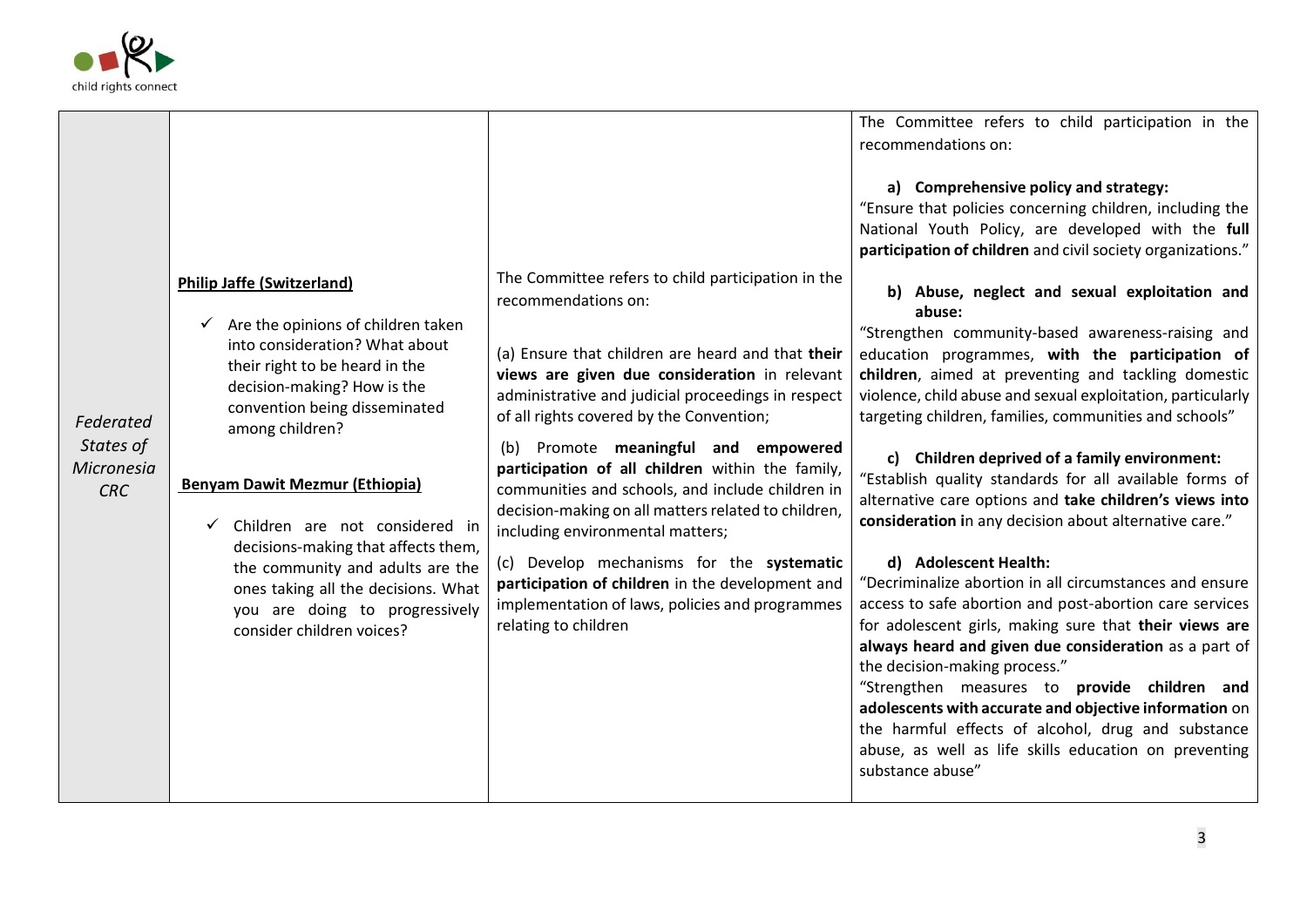

|                            |                                                                                                                                                                                                                                                                                                                                                                                                                                                                                                                                                                            |                                                                                                                                                                                                                                                                                                                                                                                                                                                                                                                                                                                                                                                                              | e) Impact of climate change on the rights of the<br>child:<br>Ensure that the special vulnerabilities and needs of<br>children, as well as their views, are taken into account<br>in developing policies and programmes addressing the<br>issues of climate change and disaster risk management."<br>f) Corporal punishment:<br>"To conduct awareness-raising programmes for parents<br>and professionals working with and for children to<br>promote attitudinal change within the family and at the<br>community level with regard to corporal punishment<br>and to encourage the use of alternative, non-violent<br>forms of discipline."                     |
|----------------------------|----------------------------------------------------------------------------------------------------------------------------------------------------------------------------------------------------------------------------------------------------------------------------------------------------------------------------------------------------------------------------------------------------------------------------------------------------------------------------------------------------------------------------------------------------------------------------|------------------------------------------------------------------------------------------------------------------------------------------------------------------------------------------------------------------------------------------------------------------------------------------------------------------------------------------------------------------------------------------------------------------------------------------------------------------------------------------------------------------------------------------------------------------------------------------------------------------------------------------------------------------------------|------------------------------------------------------------------------------------------------------------------------------------------------------------------------------------------------------------------------------------------------------------------------------------------------------------------------------------------------------------------------------------------------------------------------------------------------------------------------------------------------------------------------------------------------------------------------------------------------------------------------------------------------------------------|
| Cook Islands<br><b>CRC</b> | Velina Todorova (Bulgaria)<br>It is not clear if and how children are<br>heard in administrative and court<br>procedures. How are the judges or<br>officers taking into consideration the<br>views of the children?<br>It is a good information that there<br>are mechanisms to allow children<br>participation in school matters, but<br>are there mechanisms for children<br>participation in other decision-<br>making processes, for example in<br>the community?<br><b>Gehad Madi (Egypt)</b><br>In the main Island the connection is<br>a 4G but there is not a good | The Committee refers to child participation in the<br>recommendations on:<br>a) Strengthen systematic training to professionals<br>working with and for children, especially in<br>administrative and judicial proceedings, and<br>develop operational procedures or protocols for<br>such professionals to ensure that due weight is<br>given to the views of children in those<br>proceedings;<br>(b)<br>Conduct programmes and awareness-<br>raising activities to combat negative societal<br>attitudes, which hinder children's right to be<br>heard, and promote the meaningful and<br>empowered participation of all children within<br>the family and the community. | a) Allocation of resources<br>"Ensure transparent and participatory budgeting<br>processes in which civil society, the public and children<br>can participate effectively."<br>b) Corporal punishment:<br>"Intensify efforts to promote positive, non-violent and<br>participatory forms of child-rearing and discipline,<br>strengthening<br>including<br>by<br>awareness-raising<br>programmes and campaigns targeting children, parents,<br>teachers and traditional, religious and community<br>leaders."<br>c) Children with disabilities:<br>"the Committee recommends that the State party, with<br>the full and effective participation of children with |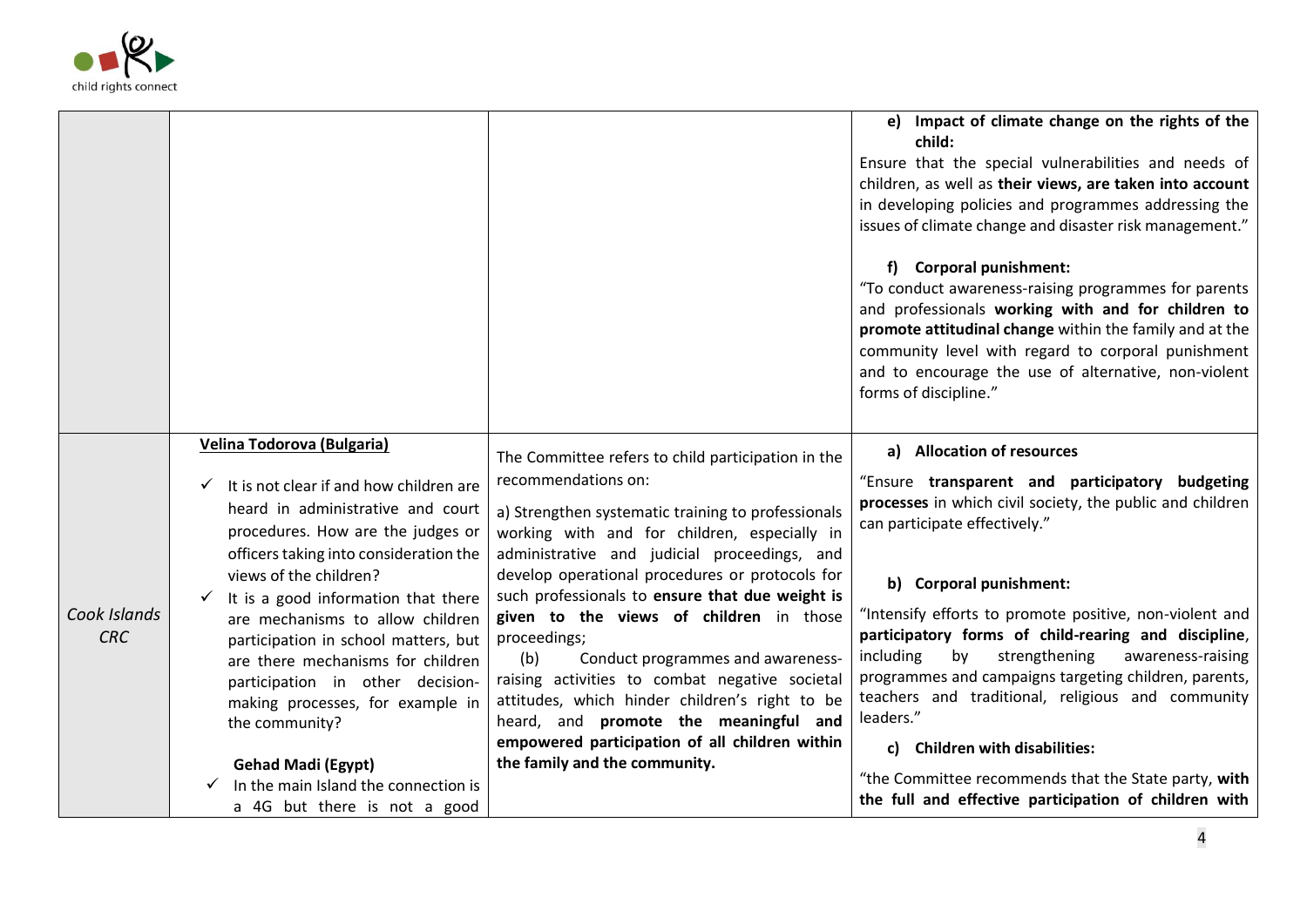

| connection for the outer islands.<br>Are you in the process of expanding<br>the 4G in order to facilitate the<br>access to information for all the<br>children? | disabilities continue to provide individualized support to<br>children with disabilities to ensure their full participation<br>in inclusive education in mainstream schools, including<br>by training and appointing a sufficient number of<br>suitable teacher's aides."                                                                                                                                                                                                                                                                       |
|-----------------------------------------------------------------------------------------------------------------------------------------------------------------|-------------------------------------------------------------------------------------------------------------------------------------------------------------------------------------------------------------------------------------------------------------------------------------------------------------------------------------------------------------------------------------------------------------------------------------------------------------------------------------------------------------------------------------------------|
|                                                                                                                                                                 | d) Impact of climate change on the rights of the<br>child:                                                                                                                                                                                                                                                                                                                                                                                                                                                                                      |
|                                                                                                                                                                 | "Ensure that the special vulnerabilities and needs of<br>children, as well as their views, are taken into account<br>in developing policies and programmes addressing the<br>issues of climate change and disaster risk management                                                                                                                                                                                                                                                                                                              |
|                                                                                                                                                                 | e) Adolescent Health                                                                                                                                                                                                                                                                                                                                                                                                                                                                                                                            |
|                                                                                                                                                                 | "provide clear guidance to health-care practitioners<br>and information to adolescents on safe abortion and<br>post-abortion care, while ensuring that the views of<br>pregnant girls are heard and given due consideration in<br>all abortion decisions."<br>"Take the measures necessary to address the incidence<br>of alcohol and drug use among children and adolescents<br>by, inter alia, providing children and adolescents with<br>accurate and objective information on the harmful<br>effects of alcohol, drug and substance abuse." |

## 2. ANALYSIS

The Committee continued to raise questions and issue recommendations on children's participation within the cluster General Principles under Respect for the views of the child (Art. 12), as well as integrating the principle into other clusters. The questions raised by the Committee experts regarding the Respect for the views of the child mainly included hearing children views within family, community and schools' settings but also in administrative and judicial proceedings.